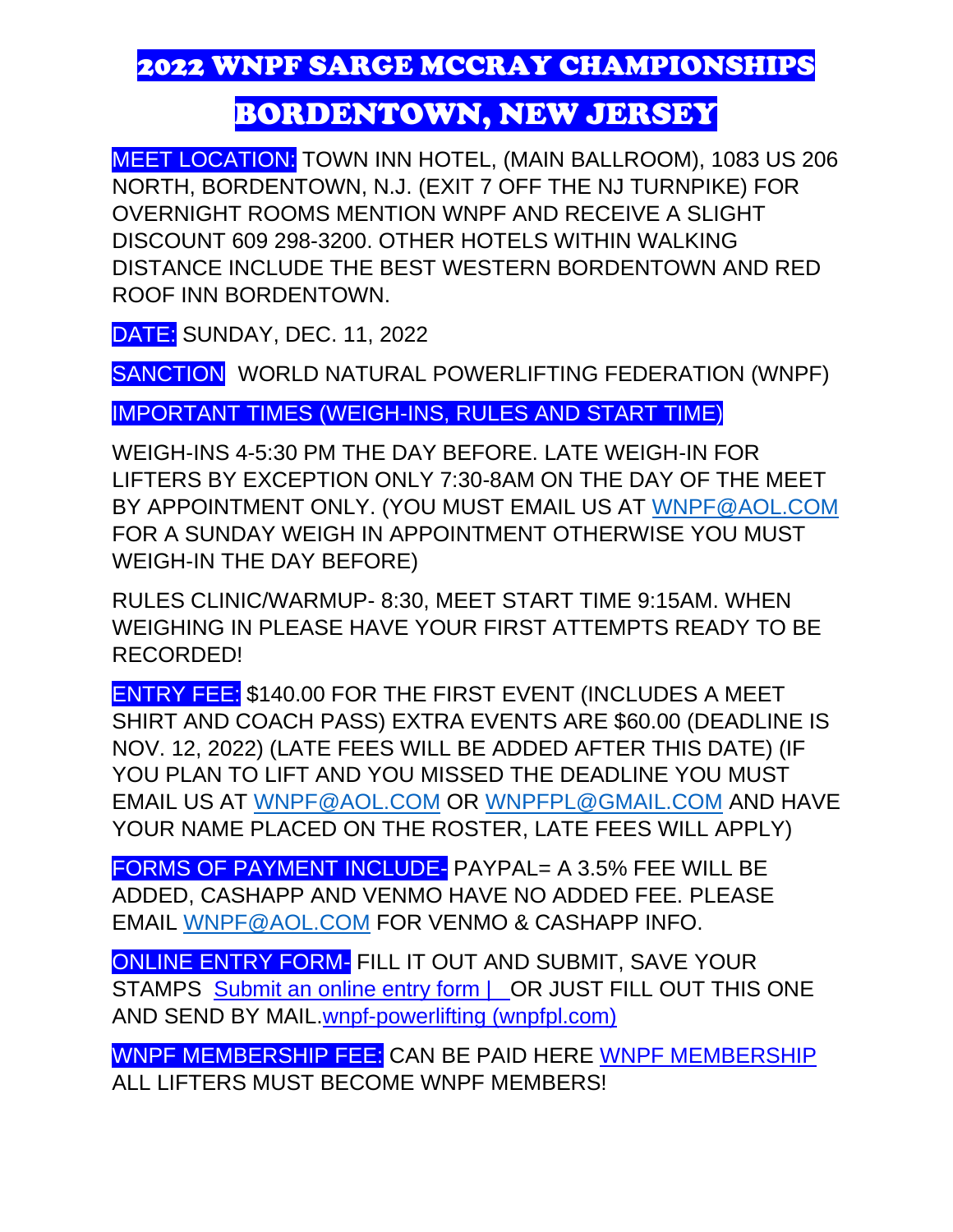EVENTS FULL POWER, BENCH ONLY, DEADLIFT ONLY, SQUAT ONLY, IRONMAN, REPS AND POWERCURL

RAW & RAW CLASSIC ARE THE DIVISIONS THAT WE OFFER

RULES: [WNPF RULES](https://e1736ca4-7373-44b7-b522-77e81279f2d7.filesusr.com/ugd/6a501f_14f6127424fb4b759e8c48d9b84a761f.pdf) PLEASE READ OVER THE RULES BEFORE YOU ARRIVE!

AWARDS: ALL LIFTERS WILL BE AWARDED AS LONG AS YOU DON'T BOMB OUT. NEW AWARDS WILL BE AWARDED THIS YEAR! TEAM AWARDS FOR TEAMS THAT ENTER AND BEST LIFTER AWARDS FOR SOME DIVISIONS.

RECORDS: ALL STATE RECORDS CAN BE SET IN THIS EVENT! CHECK OUT THE RECORDS HERE [WNPF RECORDS](https://www.wnpfpl.com/state-records) 

ATTIRE, ETC- WNPF ATTIRE WILL BE SOLD AT THE EVENT (SINGLETS, WRAPS, SLEEVES AND MORE)

ADMISSION- \$15.00 PER PERSON AT THE DOOR (13 YEARS AND OLDER, 12 AND UNDER FREE)

PLATFORM EQUIPMENT: TSS COMBO RACK, TEXAS SQUAT AND DEADLIFT BAR AND CALIBRATED PLATES.

QUALIFICATIONS FOR WORLDS AND/OR NATIONALS

CLASSIFIACATION CHARTS [CLICK HERE](https://e1736ca4-7373-44b7-b522-77e81279f2d7.filesusr.com/ugd/6a501f_425f6e01a15c439f9bdcad92ba6f900c.pdf)

DIRECTOR- TROY [FORD-WNPF@AOL.COM](mailto:FORD-WNPF@AOL.COM)

QUESTIONS AND CONCERNS- SEND AN EMAIL TO [WNPF@AOL.COM](mailto:WNPF@AOL.COM) OR TEXT 770-668-4841

**FIRST 50 LIFTERS AND FIRST 25 FULL MEET LIFTERS ONLY! ONCE WE REACH THESE NUMBERS THE MEET WILL BE CLOSED AND WE WILL PLACE YOU ON A WAITING LIST TO LIFT. THANKS**